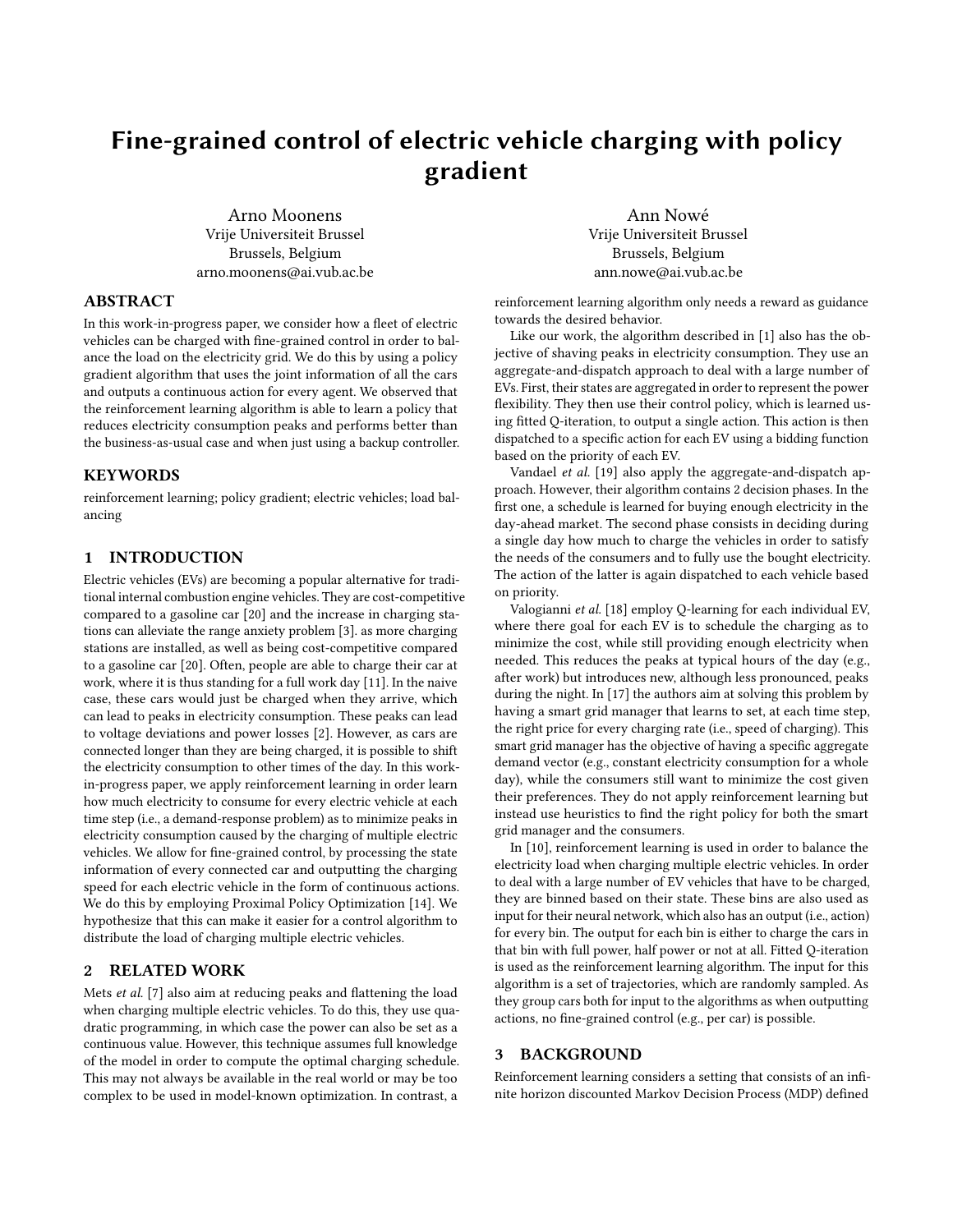by the tuple  $(S, A, P, R, \gamma)$ . S is the finite set of all the possible states of the environment and  $\mathcal A$  is the finite set of all the possible actions that can be taken in the environment.  $P$  is the transition function that defines a probability for ending up in a certain state given the current state and an action:  $\mathcal{P}: \mathcal{S} \times \mathcal{A} \times \mathcal{S} \rightarrow [0, 1]$ . The reward function  $R$  returns a scalar value given the current state, the action that was taken and the next state of the environment after executing the action:  $\mathcal{R}: \mathcal{S} \times \mathcal{A} \times \mathcal{S} \to \mathbb{R}, \gamma \in [0,1]$  is the discount factor for future rewards. For *n* timesteps  $t_1, \ldots, t_n$ , an agent observes the state of an environment  $s_t$ , takes an action  $a_t$ <br>which is executed in that environment, and receives a scelar rewhich is executed in that environment, and receives a scalar reward  $R_t$  for taking that action in that state of the environment. The environment also transitions to a new observable state  $s_{t+1}$ . The *n*-step return is then defined as  $G_{t:t+n} = \sum_{i=1}^{n} \gamma^{i} R_{t+i}$ .

To select an action given a state, we define the policy function  $\pi$ , which outputs a probability for taking an action in a certain state:  $\pi : S \times \mathcal{A} \rightarrow [0, 1]$ . The value function for a state is defined as the expected return for starting from state s and taking actions according to  $\pi$  afterwards:  $V^{\pi}(s) = \mathbb{E}_{\pi} \{R_t | s_t = s\}$ . The action value function for a state and action is the expected return for starting from state s, taking action  $a$  and following  $\pi$  afterwards:  $Q^{\pi}(s, a) = \mathbb{E}_{\pi} \{ R_t | s_t = s, a_t = a \}.$ 

## <span id="page-1-0"></span>3.1 Policy gradient methods

In policy gradient methods [\[16\]](#page-3-10), the policy function is parametrized by  $\theta$ :  $\pi_{\theta}(s, a) = \mathbb{P}(a|s, \theta)$ .  $\theta$  can be, for example, the weights of an artificial neural network. Here the goal is to find values for  $\theta$  as to artificial neural network. Here, the goal is to find values for  $\theta$  as to maximize the expected return from each state s. This can be done by using the gradient  $\mathbb{E}_{\pi_{\theta}}[\nabla_{\theta} \log \pi_{\theta}(s, a)(Q^{\pi_{\theta}}(s, a) - V^{\pi_{\theta}}(s))]$  [\[15\]](#page-3-11).<br>The second part of this formula is called the advantage function The second part of this formula is called the advantage function, i.e.  $A^{\pi_{\theta}} = Q^{\pi_{\theta}}(s, a) - V^{\pi_{\theta}}(s)$ . In practice, the value function and action value function are approximated action-value function are approximated.

The Proximal Policy Optimization (PPO) algorithm [\[14\]](#page-3-3) is a policy gradient algorithm that intends to improve data efficiency, scalability and robustness to hyperparameter values. It aims to achieve this by clipping the probability ratio of the old policy and the new policy. Intuitively, this means that the new policy cannot differ too much from the old one. By clipping, beyond a certain point the difference in policies is ignored and there is no incentive anymore to move the policy even further from the old one. The probability ratio is defined as  $r_t(\theta) = \frac{\pi_{\theta}(a_t | s_t)}{\pi_{\theta_{\text{old}}}(a_t | s_t)}$  $\frac{\pi_{\theta}(a_t|s_t)}{\pi_{\theta_{old}}(a_t|s_t)}$ . The objective itself is the following:

$$
L^{CLIP}(\theta) = \hat{\mathbb{E}}_t \left[ \min(r_t(\theta)\hat{A}_t, \text{clip}(r_t(\theta), 1 - \epsilon, 1 + \epsilon)\hat{A}_t) \right], \quad (1)
$$

where the clip function  $\text{clip}(u, \alpha, \beta) = \max(\min(u, \beta), \alpha)$  bounds the probability ratio  $r_t(\theta)$  and where epsilon is a hyperparameter, typically  $\epsilon$  = 0.2. We take the minimum of the unclipped and clipped objective in order to have a pessimistic bound as the final objective. The algorithm starts by using possibly multiple actors that each use policy  $\pi_{\theta_{old}}$  to collect a trajectory of T time steps. Afterwards, the data of all the actors is combined and used to learn θ for *K* epochs with minibatches of size *M* ≤ *NT*. After updating θ,  $\theta_{\rm old}$  is set to  $\theta$  and a new iteration can start.

## <span id="page-1-1"></span>4 ENVIRONMENT

In this setting, the goal is to charge cars at a charging station such that the load on the electricity grid is balanced and there are no peaks in electricity consumption. The environment consists of N charging stations at which cars can be charged. Cars that arrive at a charging station are characterized by the number of time steps that the car is still present at the charging station,  $\Delta t_i^{\text{depart}}$ , and the concentration present is a property of the latter is approached in amount of energy that is required,  $\Delta e_i^{\text{req}}$ . The latter is expressed in<br>terms of betters a greentees that is no wined with  $0 \le \Delta e^{\text{req}} \le 100$ terms of battery percentage that is required, with  $0 \leq \Delta e_i^{\text{req}}$ ,  $\leq 100$ .<br>It is assumed that all cars have the same battery canacity and can It is assumed that all cars have the same battery capacity and can be charged at the same charging rates. The car only leaves after it has no time steps left (i.e.,  $\Delta t_i^{\text{depart}} = 0$ ), even if it was already<br>charged by that time, 4t each time stap each car can be charged charged by that time. At each time step, each car can be charged with an amount of power in the range [0, <sup>25</sup>], again expressed in terms of battery percentage. In case of cars with different charging speeds, the environment could be adapted as to directly use the power as action, bounded for each car by the maximum charging speed for that car.

Each charging station is equipped with a backup controller that can override the action of the reinforcement learner to ensure that a car was not charged more than needed and that it will always leave with all the required energy satisfied. Using a backup controller instead of incorporating this requirement into the reward gives us 2 advantages. First, we now have the guarantee of energy satisfaction. Second, we avoid having another parameter in case we would use a weighted sum as reward. In practice, the action  $a_i$  for each car i is clipped:

$$
c_i = \text{clip}(a_i^{\text{min}}, a_i^{\text{max}}),\tag{2}
$$

$$
a_i^{\min} = \max(0, \Delta e_i^{\text{req}} - (\Delta t_i^{\text{depart}} - 1) * a_i^{\max}), \tag{3}
$$

$$
a_i^{\max} = \min(\Delta e_i^{\text{req}}, 25),\tag{4}
$$

where clip is the same function as in Section [3.1.](#page-1-0)

The state at each step of the environment is defined as

$$
s = (t, \Delta t_1^{\text{depart}}, \Delta e_1^{\text{req}}, \Delta t_2^{\text{depart}}, \Delta e_2^{\text{req}}, \dots, \Delta t_N^{\text{depart}}, \Delta e_N^{\text{req}}), \quad (5)
$$

N N Where t is the current timestep. Intuitively, besides the timestep, the state consists of the amount of time steps that the car at each charging station is still there and the amount of energy that it has to be charged with by the time it leaves. When there is no car at a charging station *i*,  $\Delta t_i^{\text{depart}}$  $i \text{ part} = 0 \text{ and } \Delta e_i^{\text{req}}$  s not influence any i = 0. As the order of the charging stations does not influence any part of the environment, it is chosen randomly at the start of the experiment. The action at each time step is the amount to charge the car at every charging station with:

$$
a = (a_1, a_2, \dots, a_N). \tag{6}
$$

 $a = (a_1, a_2, \dots, a_N)$ . (6)<br>The reward given at every time step is the negative of the amount by which all the cars at the charging stations are charged:

$$
R = -\left(\sum_{i=1}^{N} c_i\right)^2.
$$
 (7)

Note that the reward includes the actual consumption  $c_i$  and not<br>the actions  $a_i$  of the reinforcement learner. For example, it will get the actions  $a_i$  of the reinforcement learner. For example, it will get a negative reward if the reinforcement learner does not "want" to charge the car(s) but the backup controller overrides it in order to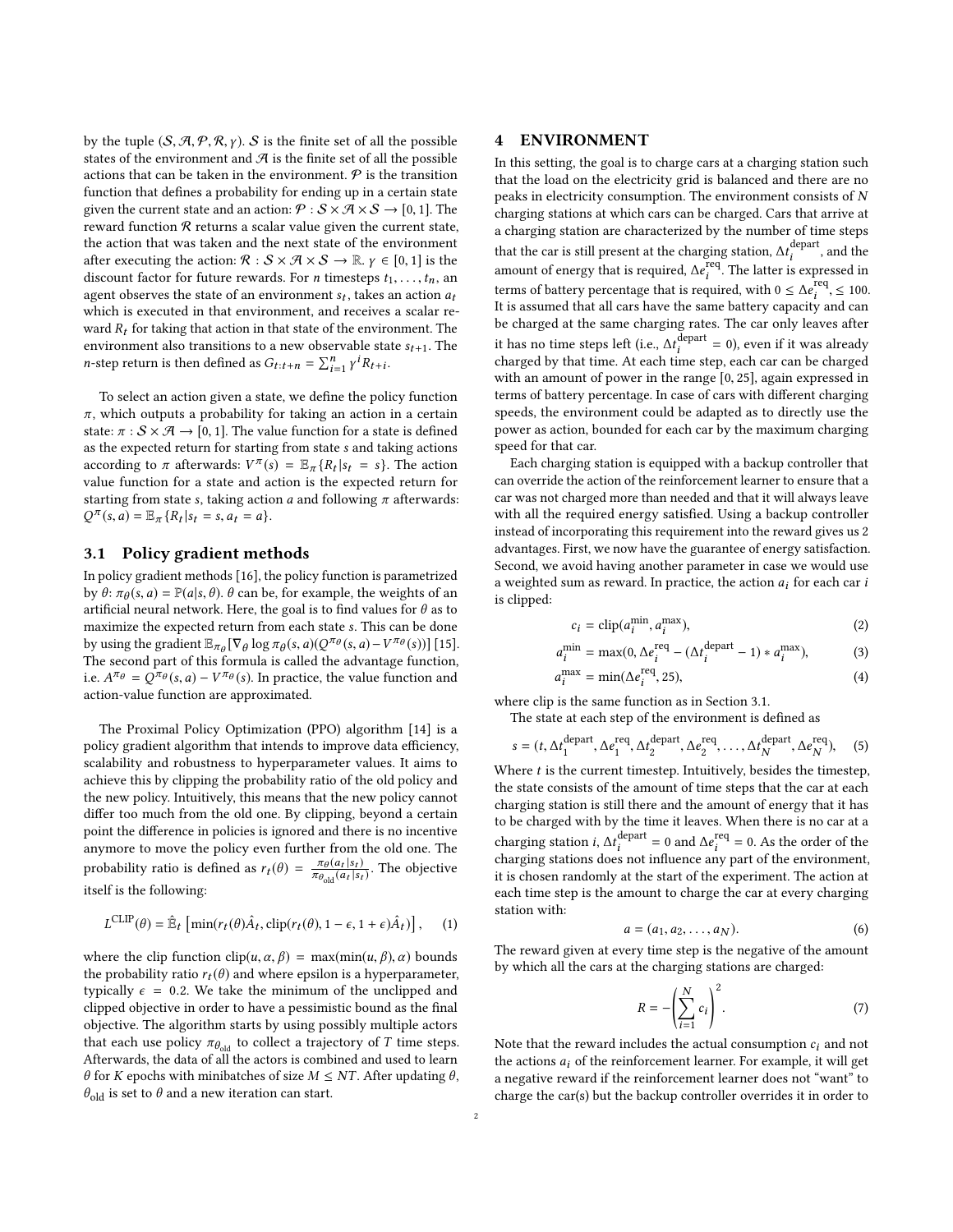satisfy the required energy. Thus, because of this way the backup controller works and because every car that arrives needs to be charged (i.e., cars never have a full battery upon arrival), the total reward of an episode will always be negative.

One episode consists of 168 time steps, i.e., a time step for each hour of a week. Before the episode starts, we sample using a normal distribution for each charging station and for each day at what time the car will arrive. At each time step  $t$ , first the amount of required energy and time steps until departure are updated for each car:

$$
\Delta t_i^{\text{depart}} \leftarrow \Delta t_i^{\text{depart}} - 1,
$$
  
\n
$$
\Delta e_i^{\text{req}} \leftarrow \Delta e_i^{\text{req}} - c_i.
$$
\n(8)

Afterwards, cars for which  $\Delta t_i^{\text{depart}} = 0$  are removed and new cars are added. Then, we add cars according to the arrival times we sampled before. The amount of time steps that the car will stay,  $\Delta t_i^{\text{depart}}$  $\hat{f}_i^{\text{depart}}$ , and the energy that is required,  $\Delta e_i^{\text{req}}$ <br>ing a normal distribution. The means and st i , are also sampled using a normal distribution. The means and standard deviations for the normal distributions used for sampling when cars arrive and for sampling  $\Delta e_i^{\text{req}}$ <br>These values are loosel <sup>req</sup> and  $\Delta t_i^{\text{depart}}$ <br>selv based on da i are specified in Appendix [A.](#page-4-1) These values are loosely based on data regarding the Charge near work cluster described in [\[12\]](#page-3-12), which is hypothesized to represent employees arriving at work in the morning and leaving after a work day.

#### 5 ALGORITHM DETAILS

As reinforcement learning algorithm, the Proximal Policy Optimization algorithm, described in Section [3.1,](#page-1-0) was used. It contains a separate fully connected network for the actor and for the critic. Both networks contain 2 hidden layers with each 256 hidden units, with a tanh non-linearity applied after each layer. The network of the critic then has a single output, which is the predicted value. The network of the actor outputs for each car the mean of a gaussian distribution. There is also a parameter for the standard deviation of the gaussian distribution of each charging station. As it is not part of the actor network itself, it does not depend on the state. In order to get an action (i.e., the amount of power for the car at each charging station) to be executed in the environment, the gaussian distribution of each charging station is first sampled, then clipped between 0 and 1, and then scaled to the actual range of possible power output [0, <sup>25</sup>]. This clipping and scaling is done because, due to the initialization, the neural network of the actor at first outputs values around 0. If we would just use the samples directly as actions, we would only slowly move towards the maximum action if this would be optimal. This is due to the learning rate  $\alpha \ll 1$ . Before adapting parameters, the chance that a high action is tried would also be low.

The other way around, the state and reward are normalized before using them in the action selection or learning process of the algorithm. This is done for stability purposes.

The critic  $V_{\theta}(s_t)$  is learned using the squared error loss  $L_t^V =$  $\left(V_{\theta}(s_t) - V_t^{\text{targ}}\right)^2$ , where  $V_t^{\text{targ}} = G_t$ . The critic is used for computing the advantage  $\hat{A}_t$ , which is computed by applying Generalized Advantage Estimation [\[13\]](#page-3-13). The values for the hyperparameters

used to execute the experiments, chosen empirically, are listed in Appendix [B.](#page-4-2)

# 6 RESULTS

Here, we show the results of our algorithm applied for a total of 10000 episodes to a setting of our environment with  $N = 10$ charging stations. We compare our algorithm to 2 other policies. The business-as-usual (BAU) policy just charges the cars with full power as soon as they arrive. The backup policy does the opposite and charges the car at the last moment possible. The backup policy is the situation where we just give action 0 for every charging station to the environment, thus letting the backup controller described in Section [4](#page-1-1) charge each car.

The graph of the total reward per episode can be seen in Figure [1.](#page-2-0) As can be seen, the algorithm converges after around 3000 episodes. The variation in reward is due to the sampling from gaussian distributions when deciding the arrival time and time until leaving. The reinforcement learning already starts with a higher reward than the BAU policy. This can be explained by fact that the reinforcement learner first does random actions and that it uses the backup controller to make sure that the required energy is satisfied. We can also see that, after 3000 episodes, the reward of the RL agent is still not always better than if we would just use the backup controller. This is caused by reward function. The backup policy only consumes at the last time steps possible for each car, while the reinforcement learner spread its consumption better but thus also accumulates penalties in more time steps. The backup policy performs better than the BAU policy because there is more variance in the time until leaving than in the arrival time.

<span id="page-2-0"></span>

Figure 1: Total reward per episode for different policies. The values were smoothed using exponential smoothing with weight 0.4.

Figure [2](#page-3-14) shows the amount of peak violations per episode. This means that, per episode, we count the amount of time steps in which the sum of the consumption of the charging stations exceeds a certain threshold. Here, this threshold  $\tau$  is defined as being the total consumption if half of the agents would be given their maximal power. So, when there are 10 charging stations in use and the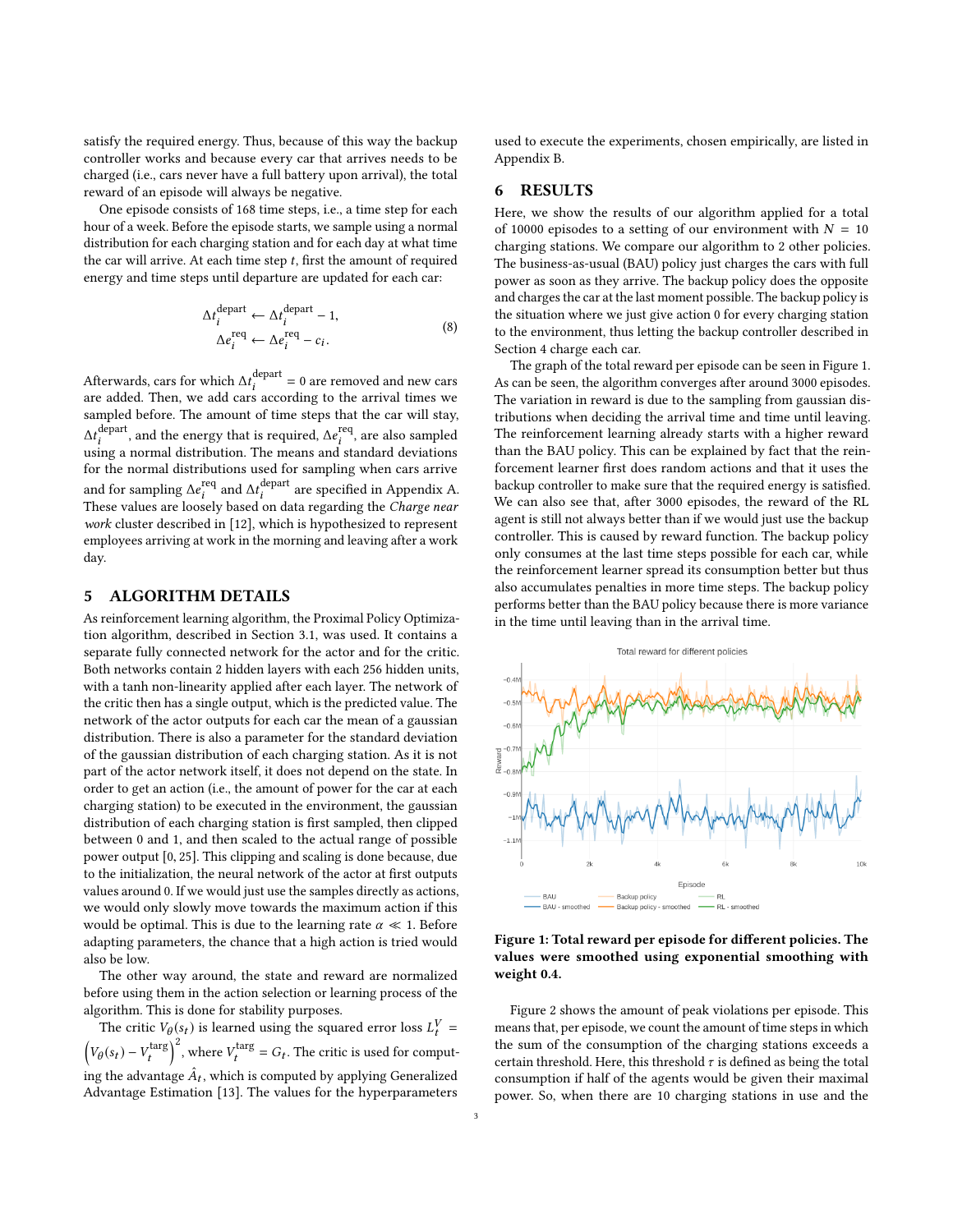<span id="page-3-14"></span>

#### Figure 2: Amount of peak violations per episode for different policies. The values were smoothed using exponential smoothing with weight 0.4.

maximum consumption percentage is 25,  $\tau$  = 125. We can see that the BAU policy and the RL agent start with the same amount of peak violations. However, after some time, the RL agents seems better at avoiding peaks and performs better than the backup policy. Some peak violations may still occur due to randomness in arrival times and time until leaving and due to the RL agent sampling actions from normal distributions. We tried using the negative of the amount of peak violations directly as the reward, but this did not give as favorable results.

In Figure [3,](#page-4-3) the consumption during the last episode (10000) can be seen. Interestingly, different learned behaviors where observed for different charging stations. For some charging stations, the cars there were always immediately charged upon arrival. The cars of another part of the charging stations were just charged randomly every time step until they were fully charged. For the last group of charging stations, the reinforcement learner did not command them to be charged at all. Thus, the backup controller had to make sure that they where charged and they were charged at the last moment possible.

# 7 CONCLUSION

In this work-in-progress paper, we saw how we can control the charging of electric vehicles in a fine-grained manner in order to balance the load on the electricity grid. We do this by employing a policy gradient algorithm that gets information about all the cars as input and uses an artificial neural network to output an action for every car. The algorithm outperforms the business-as-usual case and is on par in terms of reward with a backup policy which charges the car at the last moment possible. However, our algorithm leads to less peaks in electricity consumption than this backup policy.

## 8 FUTURE WORK

In future work, we would like to gather data in order to build a more accurate simulator of the setting we want to learn in. We will also experiment with variants of the environment with more agents to see what the effect is for the reinforcement learner. Without modifications, the state and action space and thus the size of the neural network would grow exponentially with the number of agents. Thus, we will look at modifications to the current algorithm and other algorithms that are better suited to cope with a large number of agents that need to cooperate with each other, such as the algorithms presented in [\[5\]](#page-3-15), [\[8\]](#page-3-16) and [\[4\]](#page-3-17). Last, we will introduce multiple objectives such as electricity cost and influence on the battery capacity of the cars. Such problem settings raise the need for multi-objective reinforcement learning algorithms in order to find the right balance between these objectives [\[9\]](#page-3-18).

#### REFERENCES

- <span id="page-3-5"></span>[1] BJ Claessens, Stijn Vandael, Frederik Ruelens, Klaas De Craemer, and Bart Beusen. 2013. Peak shaving of a heterogeneous cluster of residential flexibility carriers using reinforcement learning. In IEEE PES ISGT Europe 2013. IEEE, 1-5.
- <span id="page-3-2"></span>Kristien Clement-Nyns, Edwin Haesen, and Johan Driesen. 2008. The impact of uncontrolled and controlled charging of plug-in hybrid electric vehicles on the distribution grid. Proceedings of EET-2008 3rd European Ele-Drive Transportation Conference.
- <span id="page-3-0"></span>[3] Jing Dong, Changzheng Liu, and Zhenhong Lin. 2014. Charging infrastructure planning for promoting battery electric vehicles: An activity-based approach using multiday travel data. Transportation Research Part C: Emerging Technologies 38 (2014), 44 – 55.<https://doi.org/10.1016/j.trc.2013.11.001>
- <span id="page-3-17"></span>Jakob N. Foerster, Gregory Farquhar, Triantafyllos Afouras, Nantas Nardelli, and Shimon Whiteson. 2017. Counterfactual Multi-Agent Policy Gradients. CoRR abs/1705.08926 (2017). arXiv[:1705.08926](http://arxiv.org/abs/1705.08926)
- <span id="page-3-15"></span>[5] Jayesh K Gupta, Maxim Egorov, and Mykel Kochenderfer. 2017. Cooperative Multi-agent Control Using Deep Reinforcement Learning. In Autonomous Agents and Multiagent Systems, Gita Sukthankar and Juan A Rodriguez-Aguilar (Eds.). Springer International Publishing, Cham, 66–83.
- <span id="page-3-19"></span>[6] Diederick P Kingma and Jimmy Ba. 2015. Adam: A method for stochastic optimization. In International Conference on Learning Representations (ICLR).
- <span id="page-3-4"></span>[7] Kevin Mets, Tom Verschueren, Wouter Haerick, Chris Develder, and Filip De Turck. 2010. Optimizing smart energy control strategies for plug-in hybrid electric vehicle charging. In 2010 IEEE/IFIP Network Operations and Management Symposium Workshops. IEEE, 293–299.
- <span id="page-3-16"></span>[8] Peng Peng, Quan Yuan, Ying Wen, Yaodong Yang, Zhenkun Tang, Haitao Long, and Jun Wang. 2017. Multiagent Bidirectionally-Coordinated Nets for Learning to Play StarCraft Combat Games. CoRR abs/1703.10069 (2017). arXiv[:1703.10069](http://arxiv.org/abs/1703.10069)
- <span id="page-3-18"></span>[9] Diederik M Roijers, Peter Vamplew, Shimon Whiteson, and Richard Dazeley. 2013. A survey of multi-objective sequential decision-making. Journal of Artificial Intelligence Research 48 (2013), 67–113.
- <span id="page-3-9"></span>[10] Nasrin Sadeghianpourhamami, Johannes Deleu, and Chris Develder. 2018. Definition and evaluation of model-free coordination of electrical vehicle charging with reinforcement learning. (sep 2018). arXiv[:1809.10679](http://arxiv.org/abs/1809.10679)
- <span id="page-3-1"></span>[11] N. Sadeghianpourhamami, N. Refa, M. Strobbe, and C. Develder, 2018. Quantitive analysis of electric vehicle flexibility: A data-driven approach. International Journal of Electrical Power and Energy Systems 95 (2018), 451–462.
- <span id="page-3-12"></span>[12] N. Sadeghianpourhamami, N. Refa, M. Strobbe, and C. Develder. 2018. Quantitive analysis of electric vehicle flexibility: A data-driven approach. International Journal of Electrical Power and Energy Systems 95 (2018), 451–462.
- <span id="page-3-13"></span>[13] John Schulman, Philipp Moritz, Sergey Levine, Michael I. Jordan, and Pieter Abbeel. 2015. High-Dimensional Continuous Control Using Generalized Advantage Estimation. CoRR abs/1506.02438 (2015). arXiv[:1506.02438](http://arxiv.org/abs/1506.02438)
- <span id="page-3-3"></span>[14] John Schulman, Filip Wolski, Prafulla Dhariwal, Alec Radford, and Oleg Klimov. 2017. Proximal Policy Optimization Algorithms. CoRR abs/1707.06347 (2017). arXiv[:1707.06347](http://arxiv.org/abs/1707.06347)
- <span id="page-3-11"></span>[15] Richard S. Sutton and Andrew G. Barto. 1998. Reinforcement learning - an introduction. MIT Press.
- <span id="page-3-10"></span>[16] Richard S. Sutton, David Mcallester, Satinder Singh, and Yishay Mansour. 1999. Policy Gradient Methods for Reinforcement Learning with Function Approximation. In Advances in Neural Information Processing Systems 12 (1999), 1057–1063.
- <span id="page-3-8"></span>[17] Konstantina Valogianni, Wolfgang Ketter, and John Collins. 2015. A multiagent approach to variable-rate electric vehicle charging coordination. In Proceedings of the 2015 International Conference on Autonomous Agents and Multiagent Systems. International Foundation for Autonomous Agents and Multiagent Systems, 1131– 1139.
- <span id="page-3-7"></span>[18] Konstantina Valogianni, Wolfgang Ketter, John Collins, and Dmitry Zhdanov. 2014. Effective management of electric vehicle storage using smart charging. In Twenty-Eighth AAAI Conference on Artificial Intelligence.
- <span id="page-3-6"></span>[19] Stijn Vandael, Bert Claessens, Damien Ernst, Tom Holvoet, and Geert Deconinck 2015. Reinforcement learning of heuristic EV fleet charging in a day-ahead